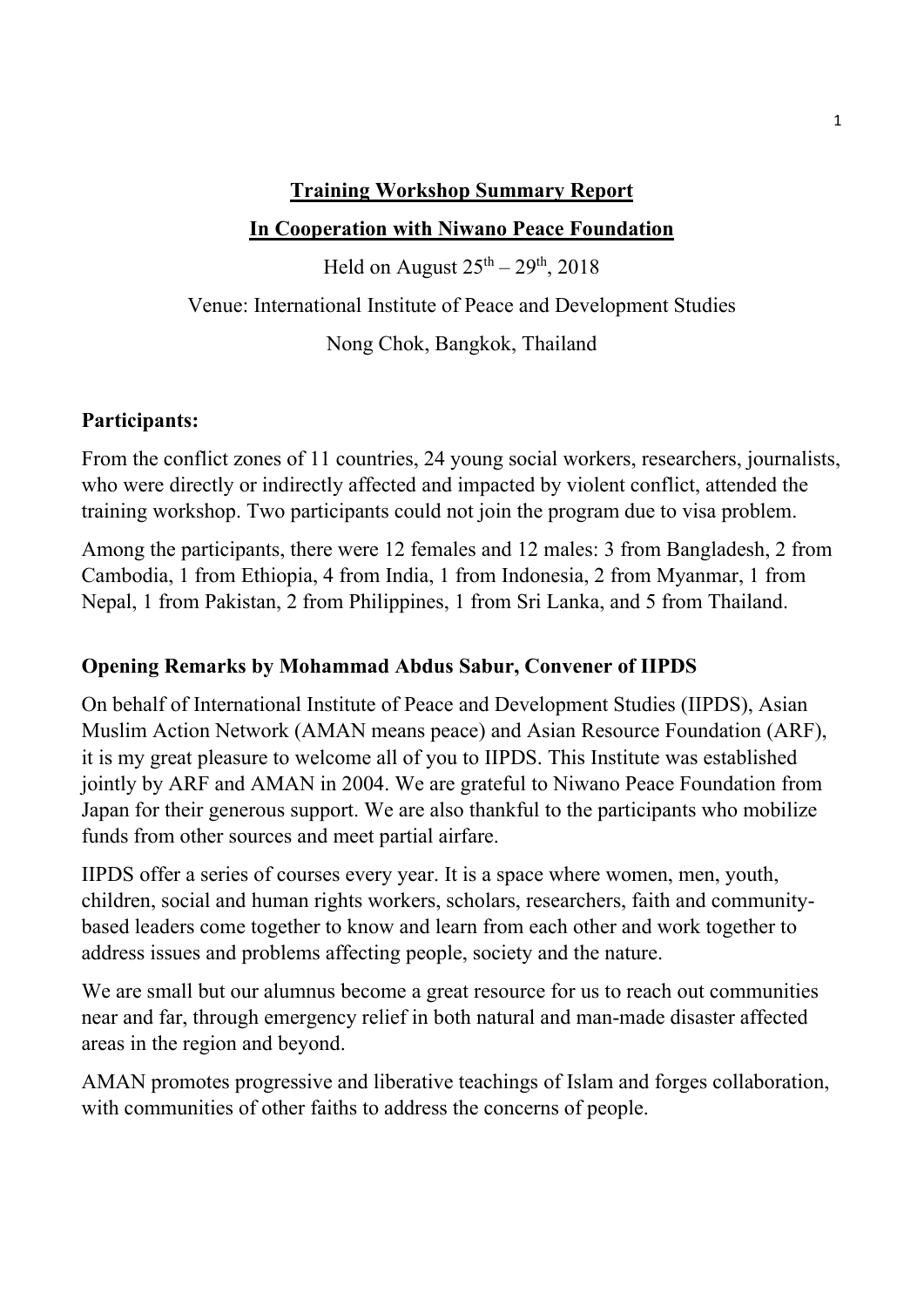ARF is engaged in education for deserving children in 12 countries, also has been offering humanitarian assistance in disaster affected areas in Asia. And beyond in cooperation with community-based organization, NGOs, and funding partners. The focus of this particular training is youth from conflict areas, how they can be the change makers and healers through social engagement, how everyone can understand and work towards a shared future in an inclusive society, where no one is discriminated and excluded.

I wish this program will be empowering with skills, knowledge.

### **Introduction of the Participants and Weaving Dreams Together**

Participants and IIPDS team introduced themselves in pair and in a group. Ekraj Sabur facilitated the session to discuss the expectations leading towards agreeing to a set of collective learning objectives and the process.

### **Learning Objectives:**

- To meet, listen life-stories and learn from each other as the members of wider human family.
- To understand and practice deep listening skills, group work and report back to the plenary.
- To understand what is conflict, kinds of conflict, causes and impact of conflict.
- To understand and act on how to transform ourselves as well as conflict for greater benefit
- To learn what is trauma and share experiences and processes of trauma healing
- To understand and forge multi-layer networking and promote cooperation at local, national and trans-border levels for peace-building.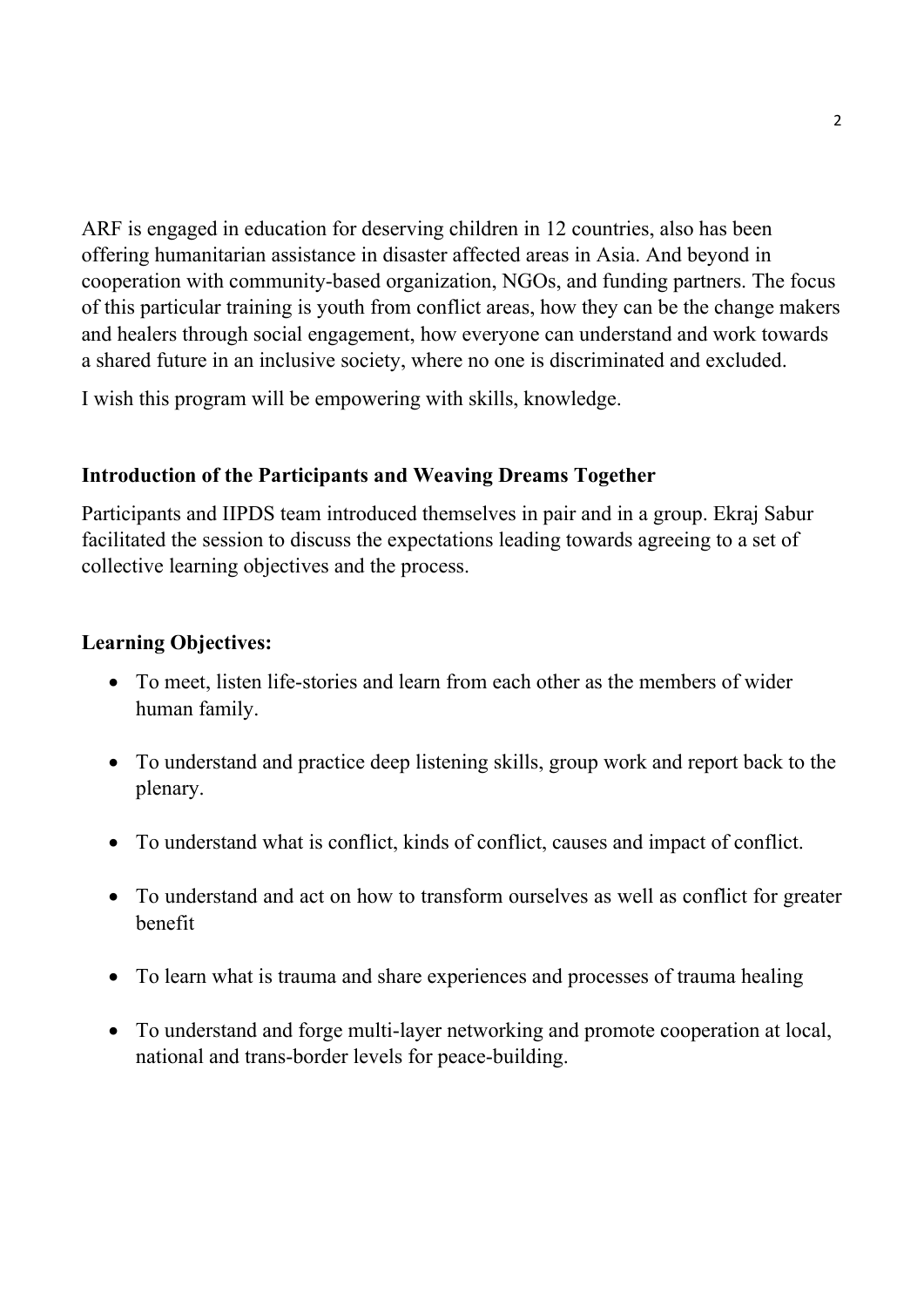#### **Selected Stories shared by the participants**

**Cambodia**: During the Khmer Rouge conflict, one of the Cambodian participant's father was compelled to join the Khmer Rouge Army to fight. Her family did not have any information on whether her father was dead or alive for decades. Her family got displaced because of the conflict, and since her childhood, she had a life of a half-orphan. Decades later, when she was grown up, her father came back home but she couldn't even accept him as her father as she's never seen him. Along with all other difficulties created by the civil war in Cambodia, the situation of her family created by the conflict was no less impactful in putting her in a major trauma. The story went on how she could overcome the trauma later on and could manage to gain her university education and stand up for creating positive impact on others by working on The Cambodian Living Art.

**Kashmir**: We might often read news of the shooting and bombings in Kashmir but do we hear how it feels like to be brought up as a child where his most favorite teacher in school disappears as he got killed in one of those daily bombings. Do we hear what do the children do when their schools remain close for 6-7 months a year, do we hear what is cooked at their house when their fathers don't have any job and no money for buying the daily food? It's rare to hear such stories of how much hardship it takes for a person from a conflict area like Kashmir to be able to reach up to university education. The participants from Kashmir were successful in expressing how pressing the situation is in Kashmir when it comes to ensuring quality education of the children in Kashmir, which eventually affects all other development parameters.

**Assam**: One of the Assamese participants described the situation in Assam where 4 million people did not get recognized in the National Register of Citizens (NRC) in June, 2018. This claims the unrecognized 4 million people as illegal and unwanted in India and this is giving them a massive insecurity of being forcefully deported. The participant expressed how it feels to hear from the government of their own country claiming that this million people do not belong to India, then let alone the discriminations the state has been doing to them. The lingering fear that these Assamese people have of being stateless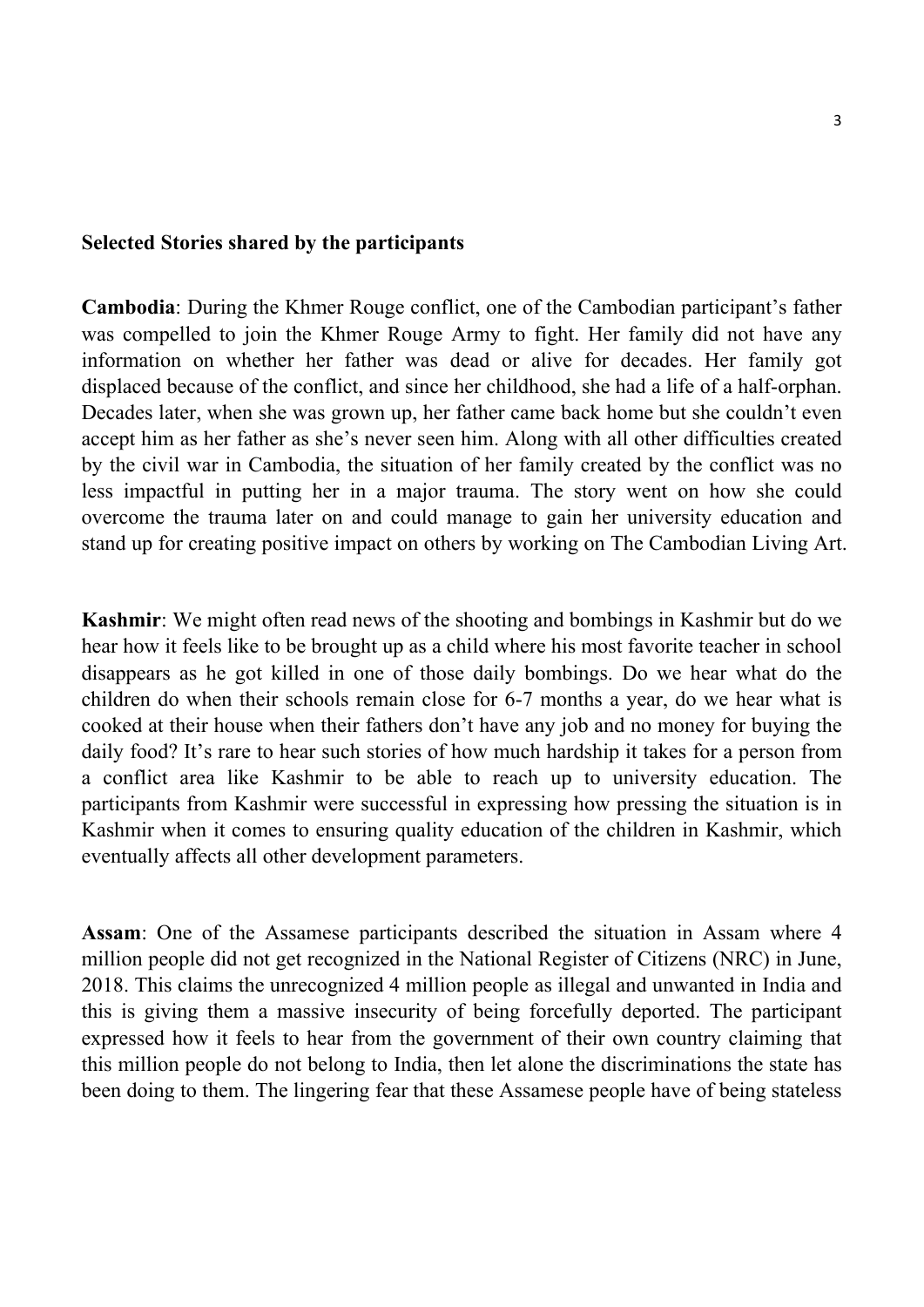in no time, is being the major cause of trauma of losing their homes and farming lands that are their own.

**Myanmar:** Participant from Shan state narrates her story. Because of violent conflict, she could not live and enjoy her childhood with her family. She had to move from one place to another. Luckily she was taken to church school and could continue her study. Now she works with Christian Institute as well continues study. At the end of the day, doing all her work, when he has time of her own, she revisits her life story which makes her so sad. Till today Shan state is not in peace, war goes on. People continue to suffer. This is not only her story. There are so many of them affected and traumatized. They have similar or slightly different stories to tell. Hope some of them will have opportunity to tell their story, listen and learn and continue to work for peace. Peace is so simple word but hard to feel peace.

### **Drawing Dream Together:**

After listening stories, Ekraj Sabur facilitated the session to look at proposed agenda and additional expectations. Accordingly, the agenda was adjusted. It is not only resource person's inputs but participants' experiences and contributions are equally important to draw dream together and make the program meaningful.

#### **Thematic Sessions: What is Conflict?**

Through brain storming and sharing, participants expressed their understanding as follows:

Conflict is a kind of disagreement between two persons, two groups of people, malefemale, trans-gender, intra and inter-ethnic and religious communities, between political parties, two states on ideological ground, economic and political interest, orientation, ethnic, religious identity, beliefs, norms and values.

It is important to recognize the existence of conflict so that conflict can be addressed. Denial of conflict deepens the mistrust and lead to violence.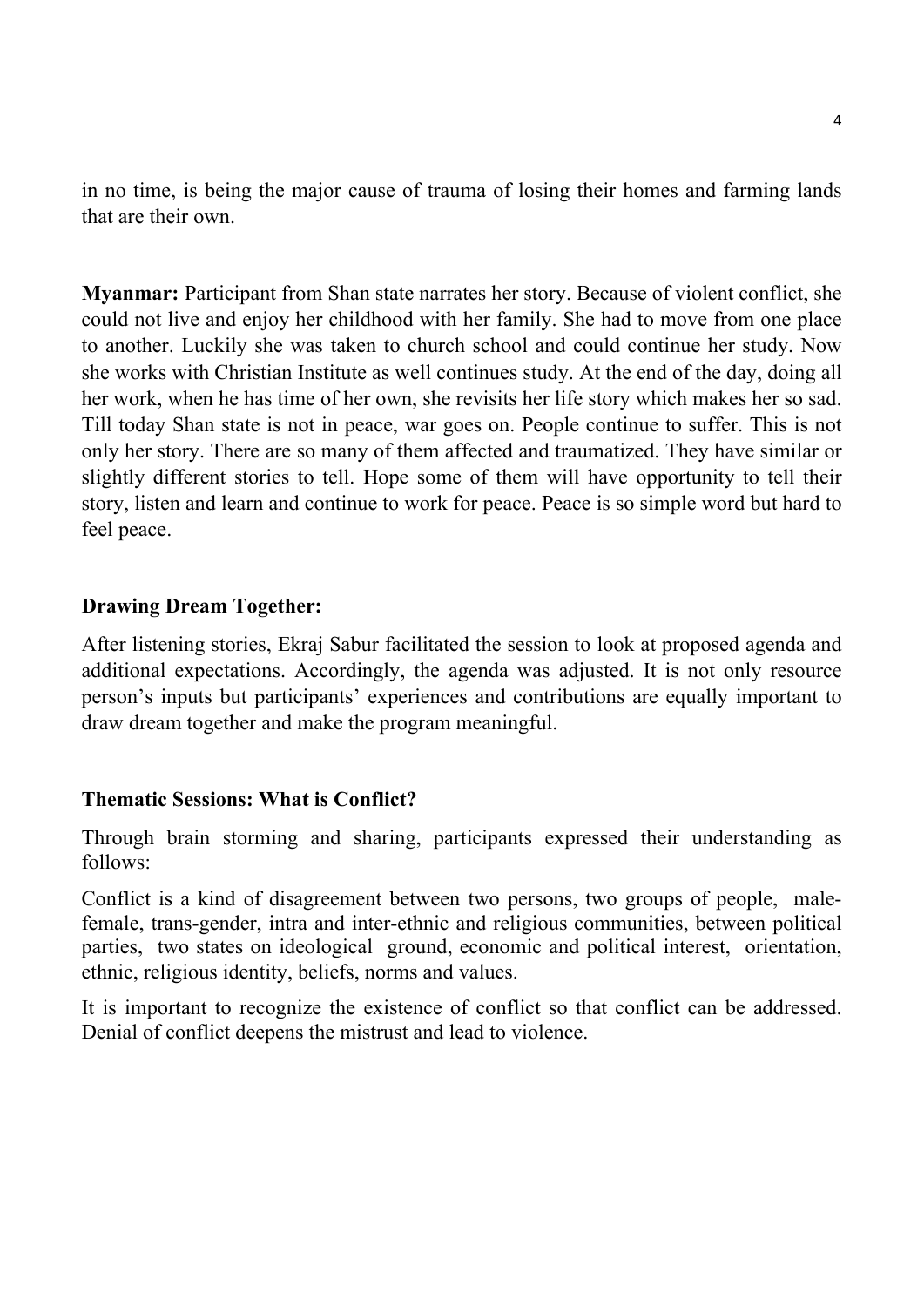### **Conflicts are of two kinds:**

**Nonviolent conflict** can be addressed through dialogue to promote better understanding and cooperation.

**Violent conflict** occurs when dialogue and negotiations fail, mistrust grows stronger and parties in conflict adopt violence means which leads to armed conflict, resulted in loss of life and properties.

### **Approaches to Address Conflict:**

**Conflict is not always negative**: If the ethnic and religious minorities does not raise their voice against injustice, exclusion then their rights is not given automatically. Advocacy and assertion of rights helps to raise awareness so that other people understand and support their cause. Through dialogue process solution is found. For example some areas where tribal people are majority through the process of dialogue government offer autonomy. Problem does not go away but this process helps to build cooperation and conflict is transformed to an opportunity for systemic changes.

### **The nature of conflict arising out of participants stories:**

Most conflicts from the stories fall under two main categories:

**1. Lack of Protection of Ethnic –Religious Minority Rights:** This is arising out of the failure of the government to serve all equally. It is also due to majoritarian inner colonization through military power. Intra-ethnic conflict over leadership weakens ethnic minority movement.

### **2. National geographical integrity and democratic deficit**

In the name protecting national integrity the nation state imposes war on the minorities instead of applying democratic means to listen and address their genuine demand for justice and to ensure equal opportunity for minorities.

Instead of rejecting outright the existence of the conflict resulted in discrimination, deprivation, exclusion and injustice it is important to listen to the aggrieved party towards healing.

It is the insensitivity and failure on the part of government to understand grievances of minorities, grass roots communities and young generation that lead to communication gaps, disunity and movement for separation and war between ruling elite and minority communities.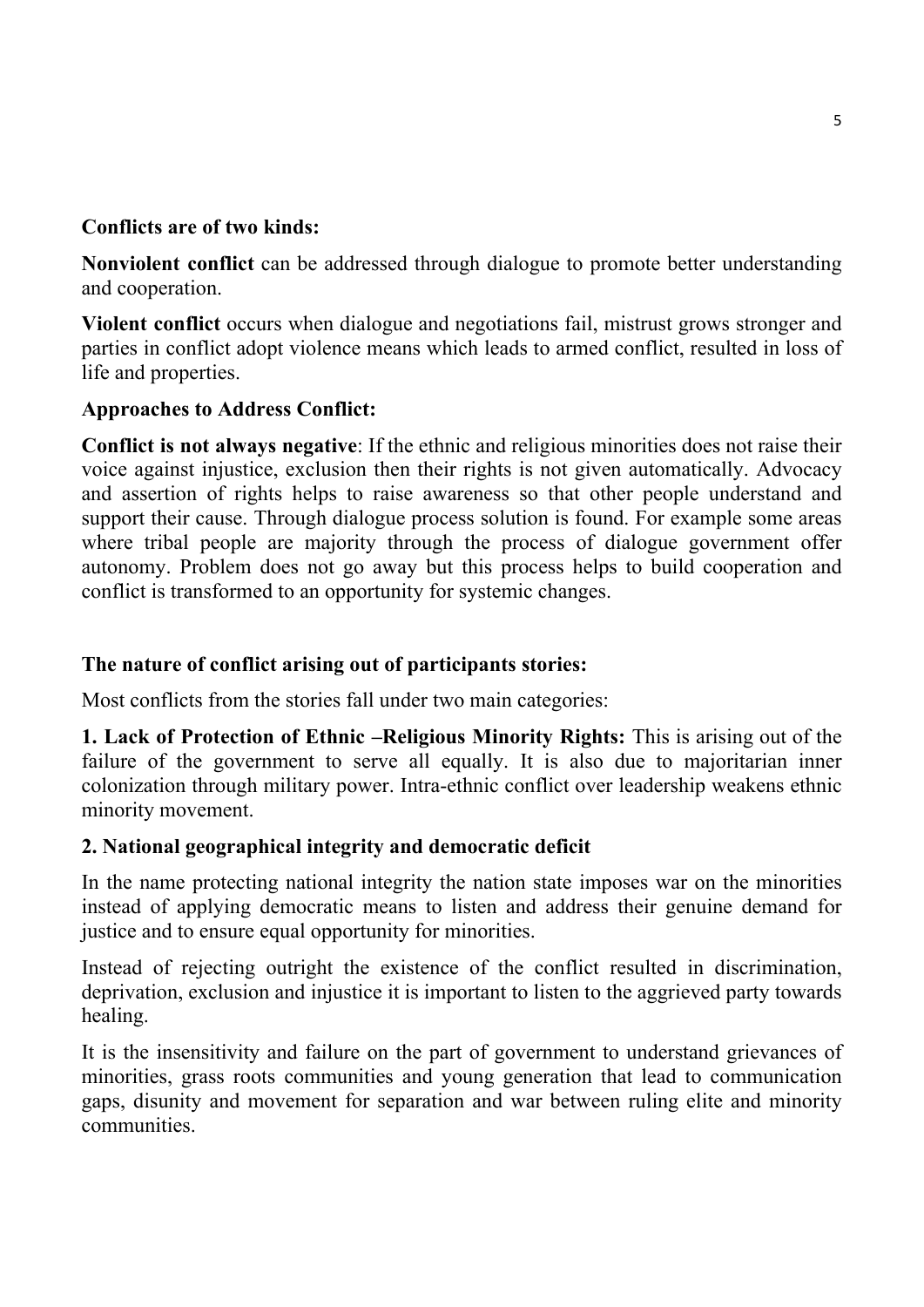### **Deep listening: A Transformative Tool for Healing, Peace and, Social Change**

### **Ekraj Sabur**

#### **Director of IIPDS**

This session aims at enhancing communication skills of participants and helping them understand the communication gap that can take place which can cause the conflict or even fuel the violence. It also introduced the basic deep listening skill as the central tool for trauma healing and conflict transformation. The session also helped participants recognize the complexity in listening and how flawed assumptions can be based on inaccurate and incomplete interpretation of the message. It is also important to understand not only the verbal messages but also the emotions and feelings of the communicators.

The participants were given out the small cards and pens. They were assigned to count off and write down the number counted on that paper. They were then asked to pair up and think about the story they would like to share with the group. Each pair had to designate one as A and the other as B. A was instructed to be speaker while B was listener. While A was speaking B must listen without any interruption or even questions. After A finish then B took turn to tell the story and A had to practice deep listening skills without asking question. After sharing the stories A and B exchanged cards. Each would have the card with the number of story they just heard. Everyone was asked to pair up again with new partner. Each person now tells the new partner story that just heard from the first person as accurate as possible. Many people were surprised as they were not aware that they had to communicate the story told by other to another person until this point. The rules were repeated and after both have shared their stories they were asked to exchange their cards and repeat the same process again but this time they must exchange the card with ones they never saw the card number before. After the third round they were asked to come back to the big group. Participants were asked to share their last story.

After everyone completed story sharing, they were asked who was able to recognize their stories. Only a few could recognize the stories but all were somehow distorted or not as accurate as the original ones. Some participants shared that during the first round they were not listening carefully but after instructed to deliver the story to new partners they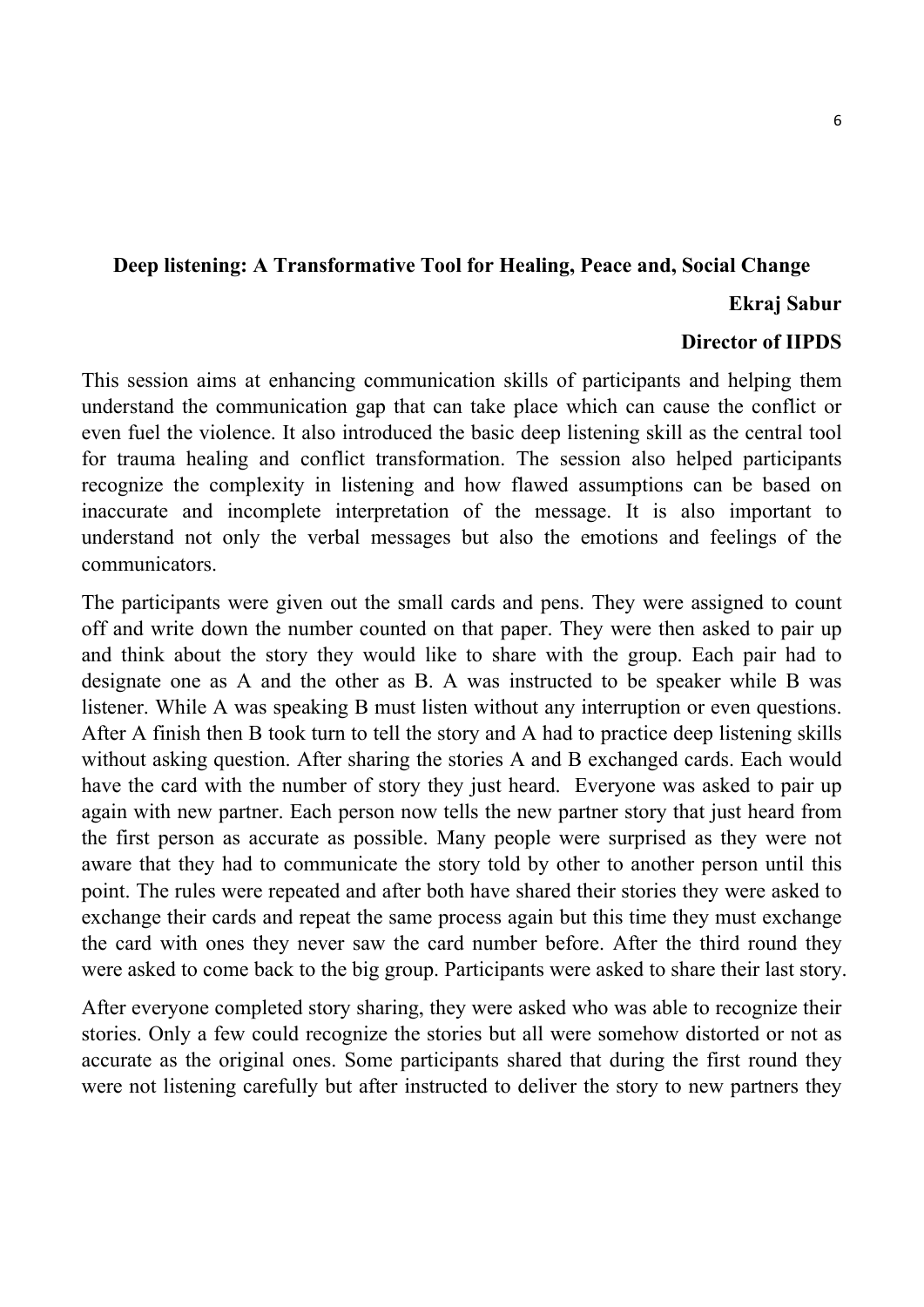had to change their listening behavior. However though everyone tried their best in the second round the stories, were no longer the same.

The stories changed as it was told by the next persons. The participants tried to relate this exercise with real experience that everyday both the interpersonal conflicts and group conflicts were caused by the miscommunication which are both the failure to send the message across effectively and receive message efficiently. The worldview of each individual is shaped by the media they consume and often the information received is never checked critically or authenticated by the recipients. And as the information is passed on the stories get polluted by the assumption of the communicator which might be distorted from the owner of the original stories. The prejudice can also influence the change. Listening is also important in conflict transformation as the key, knowing the needs so that cooperation can be fostered to fulfill the needs of every conflicting party.

In relation to trauma healing, every human has three psychological zones name, comfort zone, discomfort zone and alarm zone. Trauma healing is not about giving advice to the trauma's survivor, rather it is the process of empowerment where the survivors gain ability to discern the complexity of one's trauma and challenges he or she faces. Deep listening enables the client to express oneself, vent out one's burden and gradually touches upon the issues they are uncomfortable with as a means to expand comfort zone to get rid of discomfort and ultimately alarm zones.

#### **Understanding conflict and its dynamics and peace**

This activity aims at making participants understand conflict, its dynamic, levels and ways and means in dealing with conflict. First participants were asked to share the elements and feelings their perceived upon hearing the word "conflict". The elements spelled out included war, destruction, argument, tension, injustice, absence of peace, violence, discrimination, killing, refugee, displacement and many others. These elements indicate, participants' common understanding of conflict is negative and destructive. The resource person then asked, if conflict is always negative and synonymous with violence? No was the common response and agrees that conflict can be positive. Participants were then asked, why did we associate negativity with violence in the immediate stance? The participants shared, it was because of the media and how conflict has often manifested before our eyes in our first-hand experience. They were then asked to think of conflict in their personal life. Many have shared about dispute and tension with family and friends. They came to the realization that conflict is natural life fact that no one can avoid and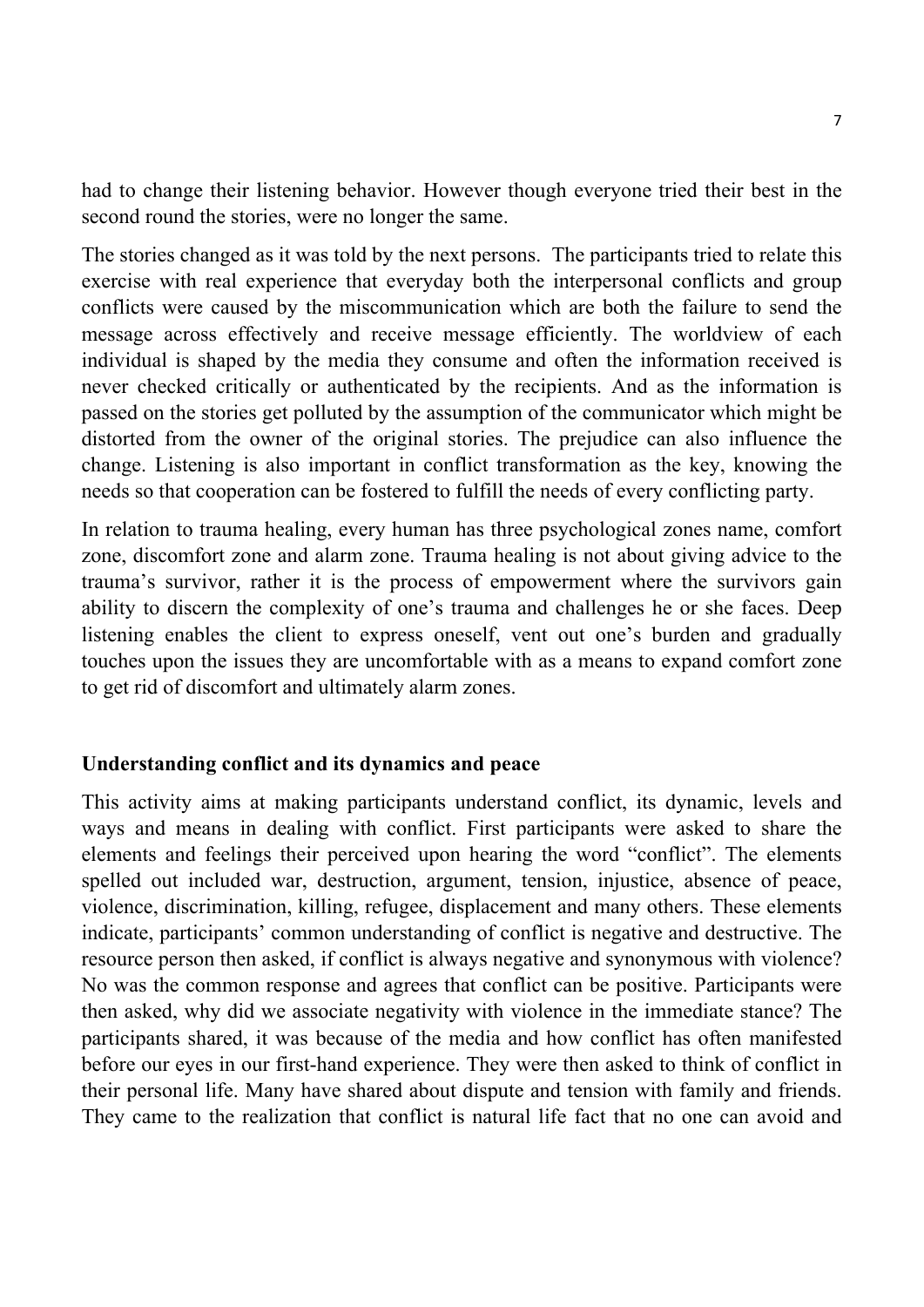takes place every day and everywhere weather in the workplace, at home or even religious spaces. Since conflict can't be avoided, the question is not how to get rid of conflict but how to deal with it in the appropriate ways. For that one need to dismantle the belief that conflict is always negative but there are ways to transform conflict into opportunity are possible like everyone did to reach agreement without resorting to violence. What is dangerous is when one tries to impose that what is good for me is good for you too. In conflict transformation, key element is identifying needs of every party involved but in reality it's not easy as parties are not direct forward to let others know their needs due to fear. So confidence and trust building are required. Once needs are identified cooperation can be promoted to work together towards materialization of these needs which would also improve relationship which is the most crucial aspect in peace building work.

After collectively working on defining conflict, then the concept of subnational conflict was introduced to enable participants to better understand the reality of the conflicts in their respective countries they are facing and working. Subnational conflict, as opposed to the interstate conflict, is a phenomenon seen globally after the Post-Cold War which has shaped the global landscape. Nonetheless, this does not mean the interstate conflicts or warfare are no longer visible. In many cases subnational conflict takes the manifestation of proxy wars waged by state and none state actors within the satellite states and supported by the more powerful nations such as wars in Iraq, Yemen and Syria fueled by Saudi Arabia and Iran.

The pattern of the violent conflicts at intrastate level has become more cruel and uglier than ever. In contrast to the conventional warfare, the battlefield was in the nonresidential areas where only trained professional combatants were involved. There were clear cut rules of the war where the war was declared end of upon the rise of the white flag by the defeat which means surrender and submission. The new pattern, however, has been characterized by urbanization of warfare where civilians are involved as perpetrators and victims including women, children and old people. In many cases, clergies and religious persons are involved as the perpetrators, provokers and slaughterers. The means are uglier than ever which includes rape as weapon, infanticide in the name of killing the seed of evil. Children are indoctrinated with hate and forced into child soldiers.

One of the main root causes is the colonial legacy where divide and rule as a control mechanism of the colonial master continues to be used by the political elites in the independent nation states. Such divide and rule induces prejudice, further polarization, alienation and dehumanization of the local diverse populace based on identities, all of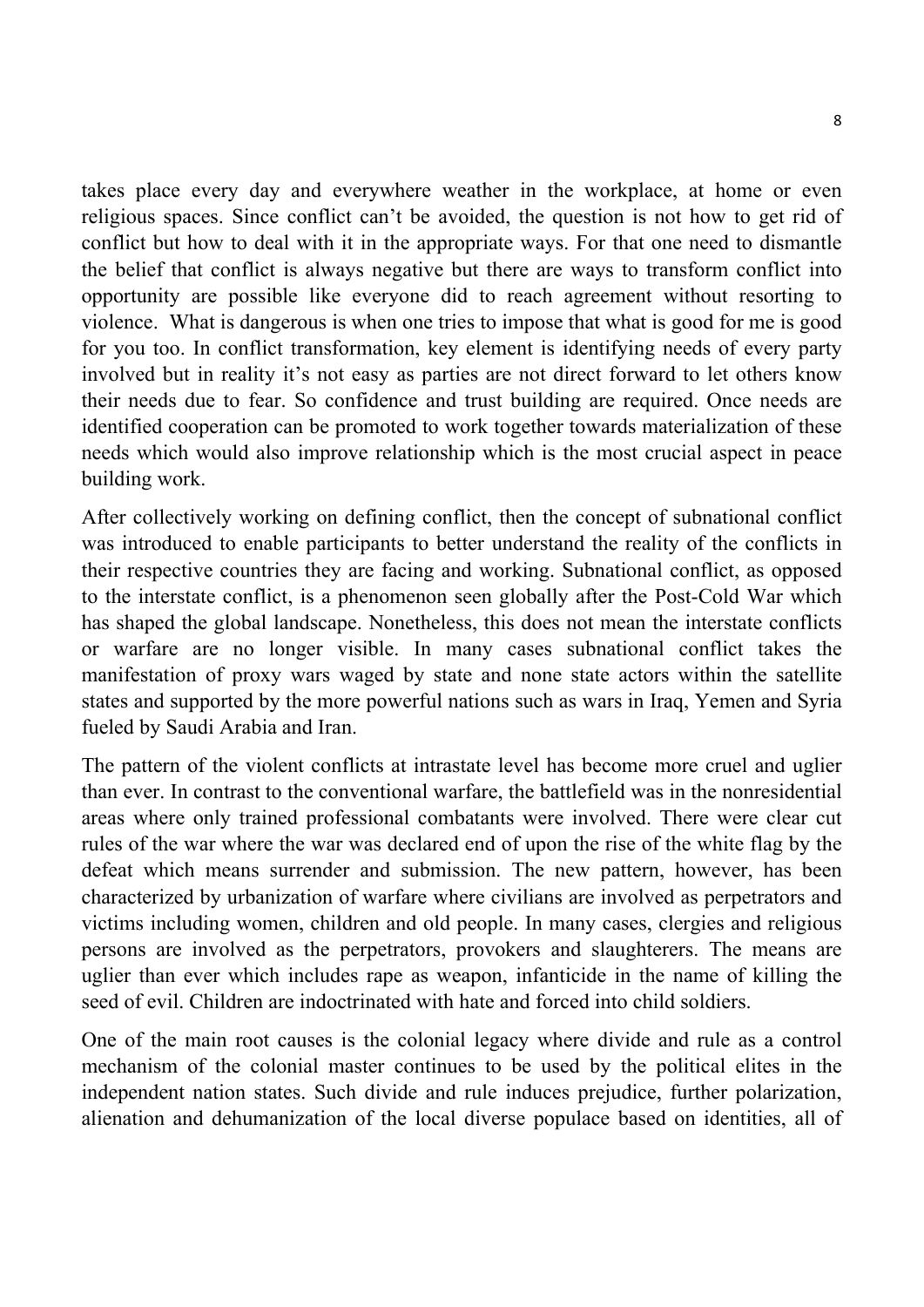which enable civilians to kill one another without hesitation. It is also because of the artificial demarcation of land which endangered nation states where majority and minority populations and peoples were created. Such demographic imbalance led to tension and marginalization of the minority. The minorities become more vulnerable to retaliation, particularly when they were part of the power structure under the colonial era. Nationalism as part of the new project of the nation state building has become the ideological tool for state formation and consolidation. The artificial national identity is often imposed upon the entire population in the newly created territories. Citizens have to compromise their identity and cultural rights and assimilate into the new system which is a form of social stratification based on the value prescribed to each identity groups. Failure to do so would mean being labeled as national traitor. Such system is no difference from the replica of the colonial divide and rule power structure. These factors of structural injustice serve as the driving force of the subnational conflict which force the oppressed populations to call for justice but are often responded with violent retaliation by the ruling elites and the state structure in the name of national security. The heavy handed approach only further intensifies violence and conflict which perpetuate the vicious cycle of violence.

#### **Transformative peace-building framework**

This session was designed to give overview of conflict transformation and to introduce elements of conflicts to the participants. In this activity, fire was used as a metaphor to illustrate conflict. In the early stage, which can be called 'Potential Conflict', materials for the fire are collected. Some of these materials are drier than others. Materials for the fire can be identified as factors potentially contributing to a breakout of violence, for example, unjust structures, inequality, and violation of human rights. It should be noted here that materials do not always lead to a burning fire. If underlying problems in a society are properly addressed and satisfyingly solved, then peace prevails. In the second stage or 'Confrontation', a match is lit and the fire begins to burn. Usually, a confrontation between conflicting parties, like a large public demonstration, serves as the match, which quickly ignites the dry and ready-to-be-burned materials. A match can also be taken to mean a final straw that finally gives way to the break out of violence, for example, a murder of a leader of a democratic movement eventually causes an angry crowd to attack government buildings. In the third stage called 'Crisis', the fire burns as far and fast as it can, burning wildly out of control. During this stage, the conflict reaches a crisis and, just like the fire, conflict consumes the materials fuelling it. When conflicts get hot, those involved in them often resort to overt violence in order to win – although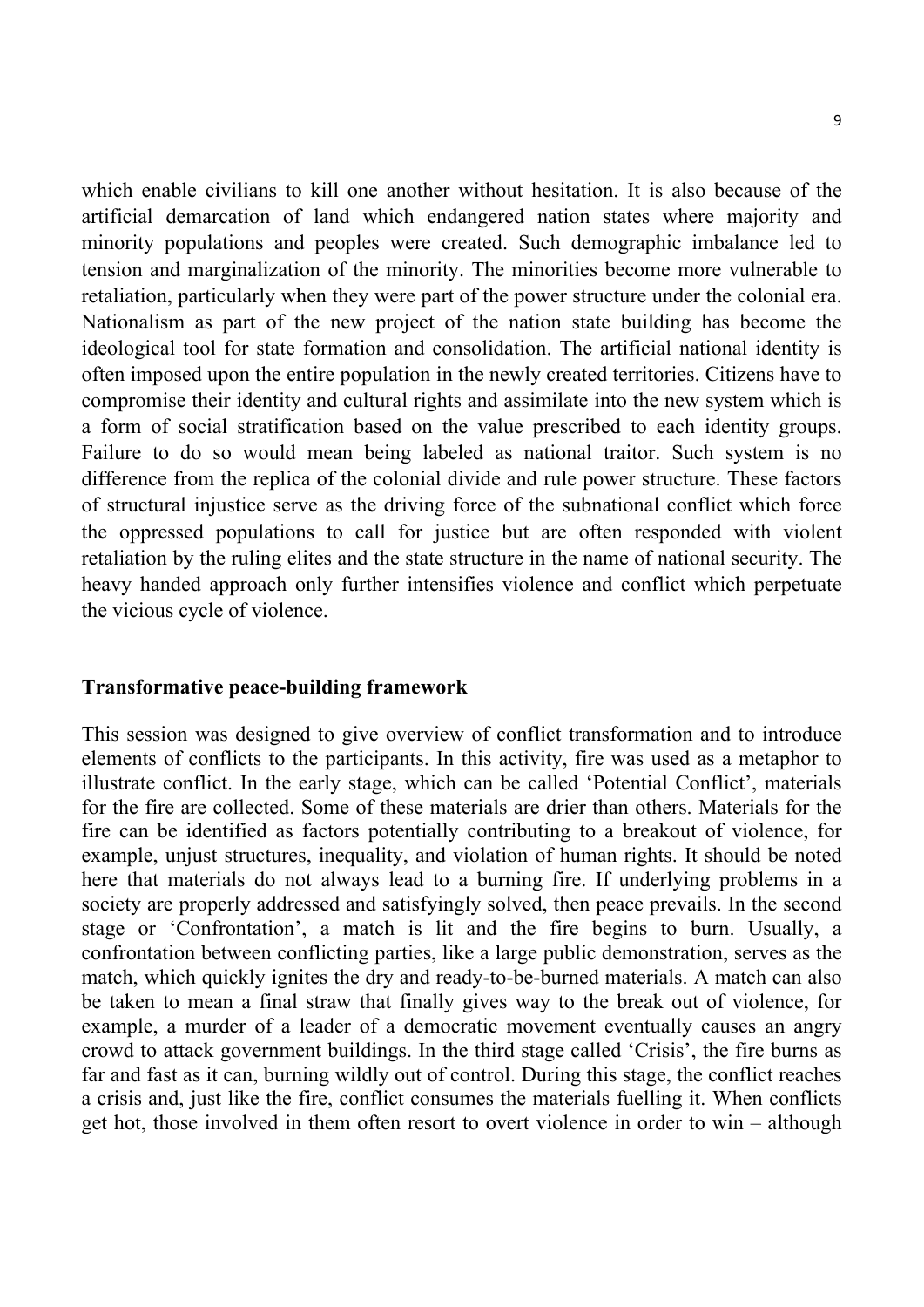usually, both sides end up losing something. Overt violence refers to actions that people purposefully do to harm, damage, or kill others. War is the most organized form of overt violence that human beings have invented. In the fourth stage or 'Potential for Further Conflict', after some time, the fire abates, the flames largely vanish and just the coals continue to glow as most of the fuel is burnt up. At this stage, conflicts can either continue to burn themselves out or, if new fuel is added, can re-ignite. Overt violence usually cycles between periods of increased fighting and relative calm. If peace accords are signed, then the violence usually decreases at least temporarily. However, if the causes of structural violence and injustices are not addressed then overt violence often increases again. In the fifth stage called 'Regeneration', the fire is finally put out and even the embers are cool down. At this stage, it is time to focus on other things besides the fire, and to rebuild and help regenerate what was lost. If the injustice of structures and systems are adequately addressed, there will be space for reconciliation, regeneration and renewal. Regenerations take decades to complete. A forest that is burned down does not reappear within a few years. Another handouts on 'The Who, What, and How of Conflict' were also distributed. In it, explanation on main elements of a conflict was given. The Who of Conflict describes parties involved in a conflict and their relationships. Parties are of primary, secondary levels as well as only stakeholders. Relationships between these parties can be good or broken as well as of alliance, tension or conflict. The "What" of conflict was described metaphorically as a tree. Root causes of conflict are underlying under the soil. The core problems are as the trunk and main support of the tree. The effects of conflict were like the many branches and leaves of the tree. The "How" of conflict identifies the factors that escalate or continue the conflict, and the factors that transform or resolve the conflict. Factors supporting continuation or escalation may include, for instance, exploitation of natural resources under cover of war and violence, poverty, or history of previous violence between parties. Factors supporting transformation or resolution may include, for example, peace processes, community development efforts in war-affected regions, trading relationships that carry on across divided communities despite ongoing war, or groups of people working actively to encourage tolerance and peace.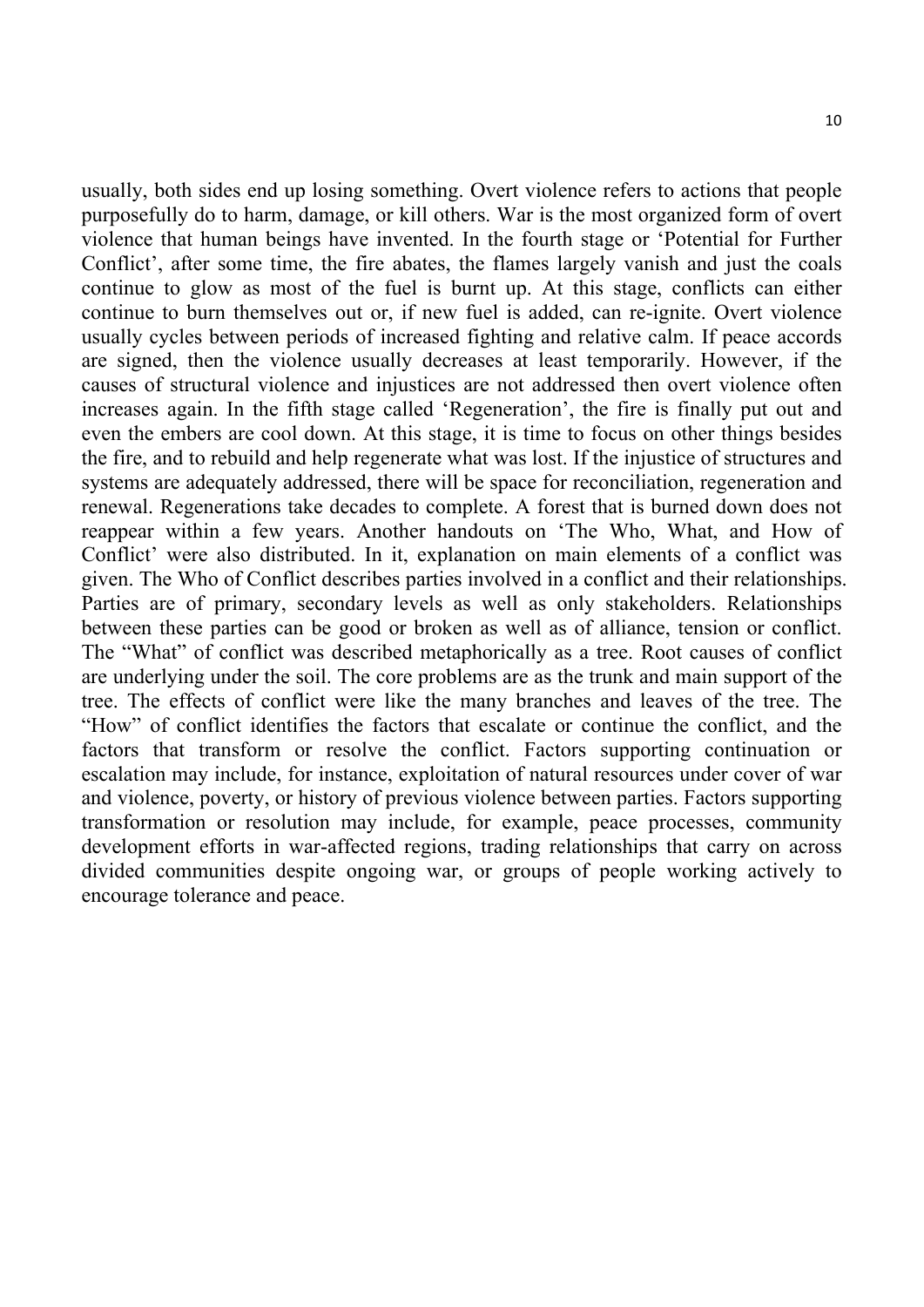### **Trauma Healing and towards Peace Building**

**AjarnChalalai's presentation Department of Psychology Thammasat University** 

### **Understanding Trauma and Healing**

The objective of this session was to make the participants understand what is trauma, its short and long-term consequences and how to heal trauma. Trauma refers to deeply distressing and disturbing experiences arising out of being physically harmed or emotionally shocked. Many people in conflict affected areas suffer from Post-traumatic Stress Disorder (PTSD).

Healing is a process of restoration of physical, mental and spiritual health. If there are initiatives taken for healing of the traumas faced by the people in the conflict areas, then the adverse psychological effects of the conflicts can be minimized.

### **How to Heal Trauma**

When someone is exposed to a psychologically stressful event, the trauma caused by that may lead to major psychological illness. That is why it is important to understand trauma and healing procedures. The participants were given hands on practices, for example, in one of the exercises, they were given papers and they were told to write a tragic event in the paper in their own language and in another language. Later, they were asked to think about writing in which language helped them more to relieve their stress. Some participants said they felt more comfortable in writing about the stressful memory in their own language, some said that they liked writing about it more in another language. But in general, most of them concluded that writing helps in releasing stress. Later, they were also asked to draw pictures and were asked if it helped them, and the responses were positive. The writings of the individual participants were not shared with others, but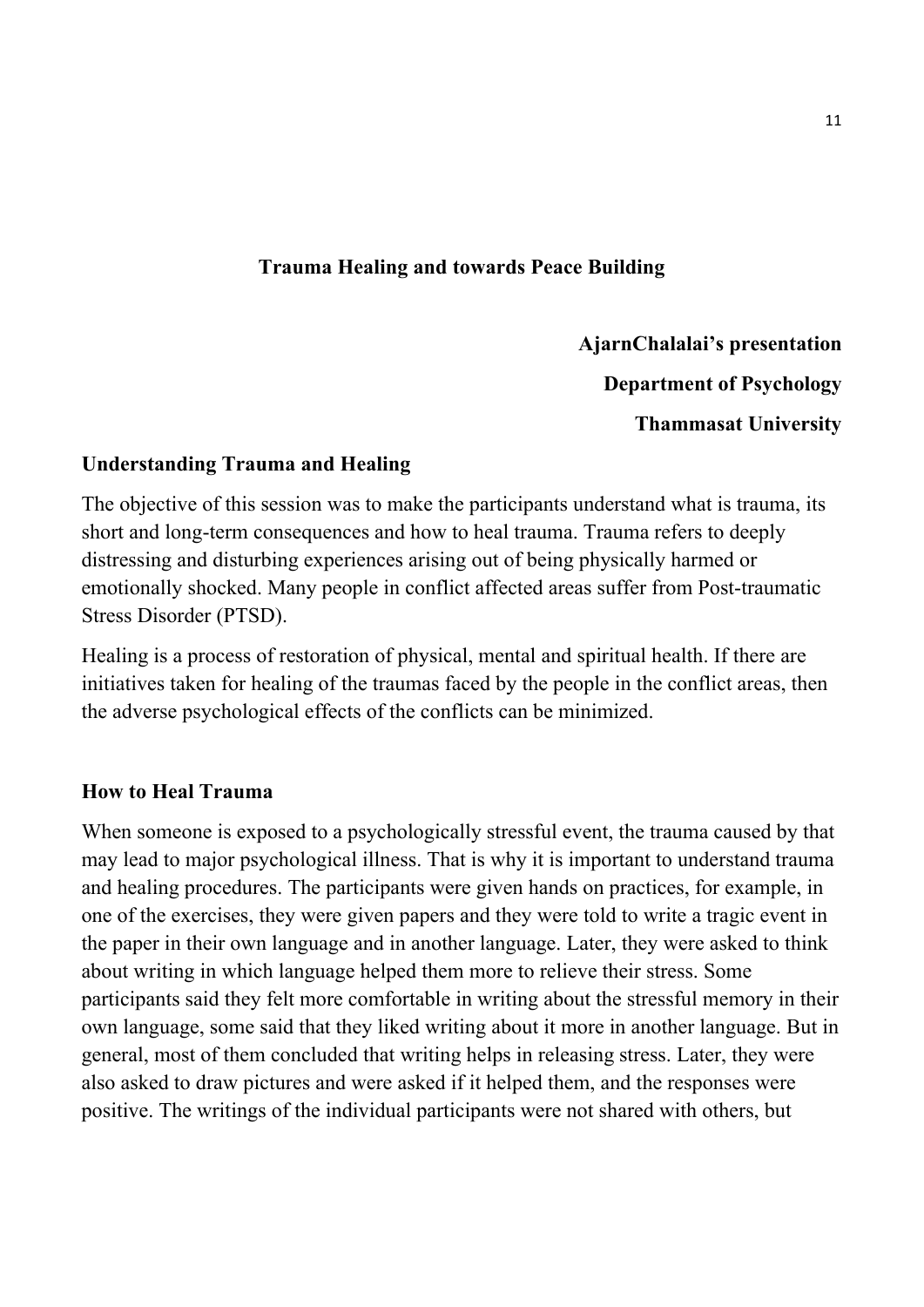many of the participants felt easy about sharing the images they drew, and the way they described what their drawings meant was interesting.

The symptoms of PTSD and the necessary measures to prevent the adverse effects of PTSD were emphasized in the next part of the session. The difference between the PTSD in adults and in children was also specifically drawn during the short lecture about PTDS. The participants were asked to guess if they think there is any difference and they could also draw some. But in the lecture, it was illustrated more. It was elaborated how the children might be the victims of short-term and long-term consequences of trauma which might adversely affect them both mentally and physically. A study in the USA was shown as an example ( $n=17,000$ ) during 1995 – 1997 which suggested that the trauma faced as a child were strongly positively connected with alcoholism, illicit drug use, smoking, heart and liver disease, risk of intimate partner violence, suicide attempts, early initiation of sexual activity, adolescent pregnancy, etc. It was stressed during the lecture that the individuals and organizations that are working for trauma healing should give importance on the children too. Lastly, the day-long workshop was concluded by explaining how important it is to acknowledge the emergence of trauma after every conflict and the urgency to heal the trauma in order to free the people from the adverse effects of the trauma.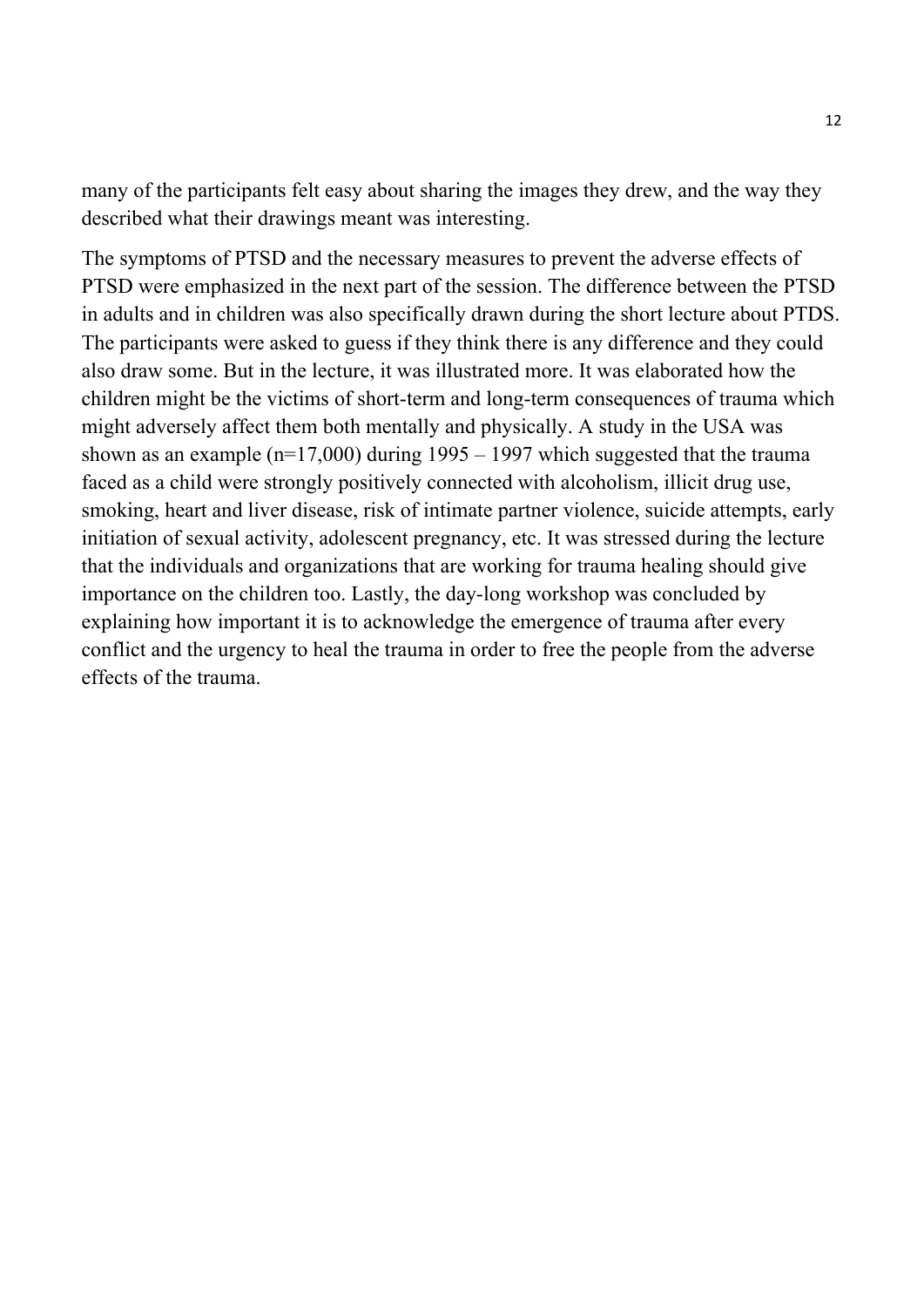### **Healing and Peace-building through Social Engagement**

#### **Mohammad Abdus Sabur**

#### **Convener of IIPDS**

After gaining knowledge and clarified concept and context of conflict, causes and consequences , understanding peace and peace building process, this session is to explore ways and means to act locally and extend helping hand, cooperation and solidarity within own community, nation state and beyond the border of ethnic, linguistic, religious and geographical boundaries. In this modern edge of connectivity, every person, community and nation state is affected by violent conflict. So as peace workers we need to recognize and embrace societies near and far as our fellow sisters and brothers. We need to prepare ourselves to be active member of greater human society and contribute whatever way we can. For example for this particular program we receive modest but meaningful grant which enabled us to provide some travel subsidy to some participants and to cover food and accommodation. This grant came from Niwano Peace Foundation (NPF). This foundation is inspired by inspirations of Buddhism. All of us are representing our respective religion. Based on our own strength we can extend our helping who need the most and help develop seeds of peace become active partner and member of horizontal worldwide peace movement. We can engage ourselves socially at local level and express solidarity globally.

### **What is social Engagement?**

In society people are affected and impacted by social issues which are of diffident in nature and character. Let us identify some social issues of our own communities and countries.

#### **List of Social Issues indentified by the participants:**

- 1. Violent extremism
- 2. Education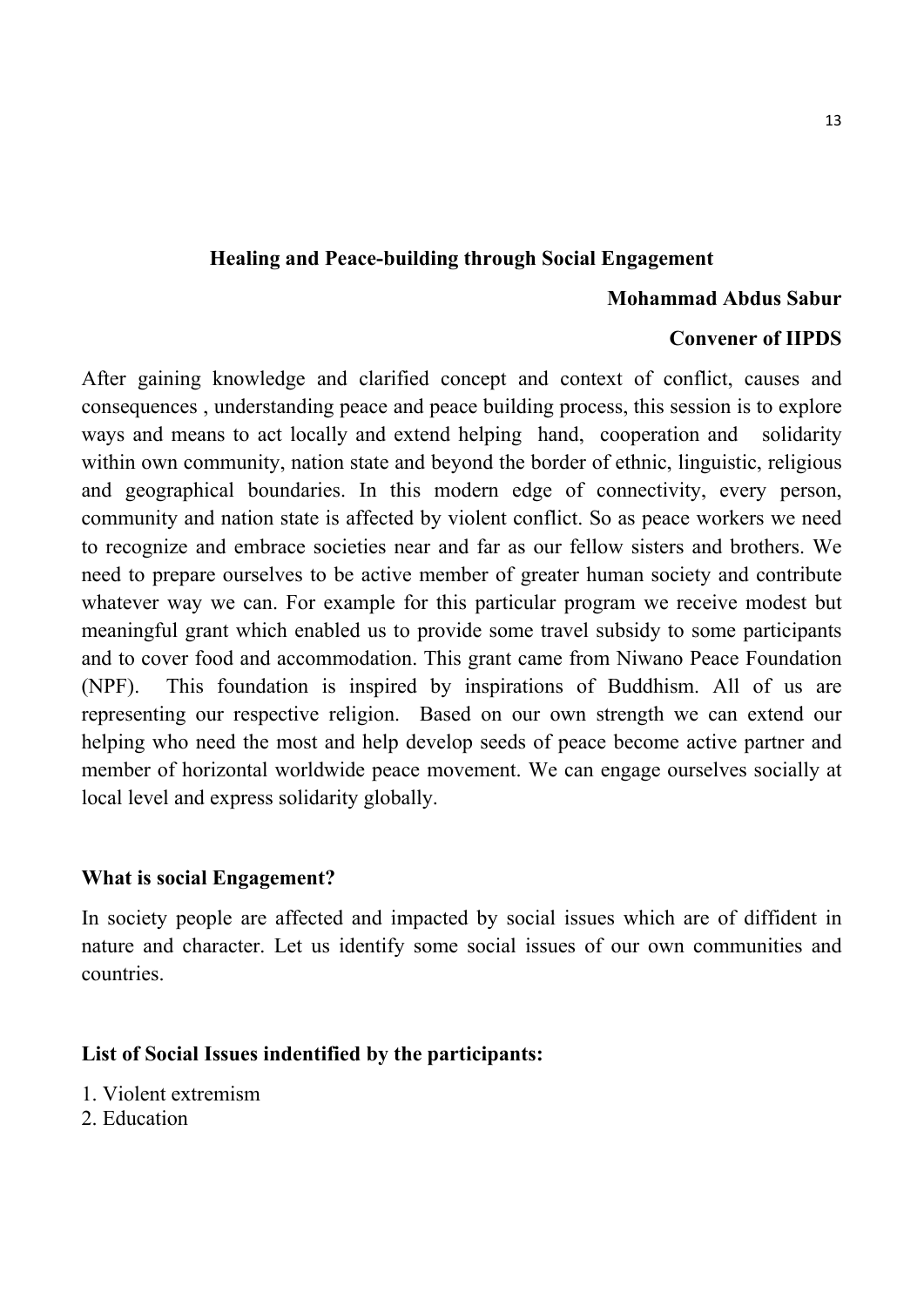- 3. Ethnic cleansing / genocide
- 4. Human trafficking
- 5. Healthcare
- 6. Livelihood / poverty
- 7. Child labor
- 8. Waste management
- 9. Intra-state war
- 10. Militarization / civil war
- 11. Misunderstanding in communities
- 12. Lack of entertainment
- 13. Hate speech
- 14. Child marriage
- 15. Proxy wars

# **Participants Choose the Following Issues to Develop a Frame-Work in Four Groups for follow-up in the respective organization**

- 1. Ethnic cleansing
- 2. Health
- 3. Education through art
- 4. Quality education

# **Social Issues identified by the participants:**

- 1. Violent extremism
- 2. Education
- 3. Ethnic cleansing / genocide
- 4. Human trafficking
- 5. Healthcare
- 6. Livelihood / poverty
- 7. Child labor
- 8. Waste management
- 9. Intra-state war
- 10. Militarization / civil war
- 11. Misunderstanding in communities
- 12. Lack of entertainment
- 13. Hate speech
- 14. Child marriage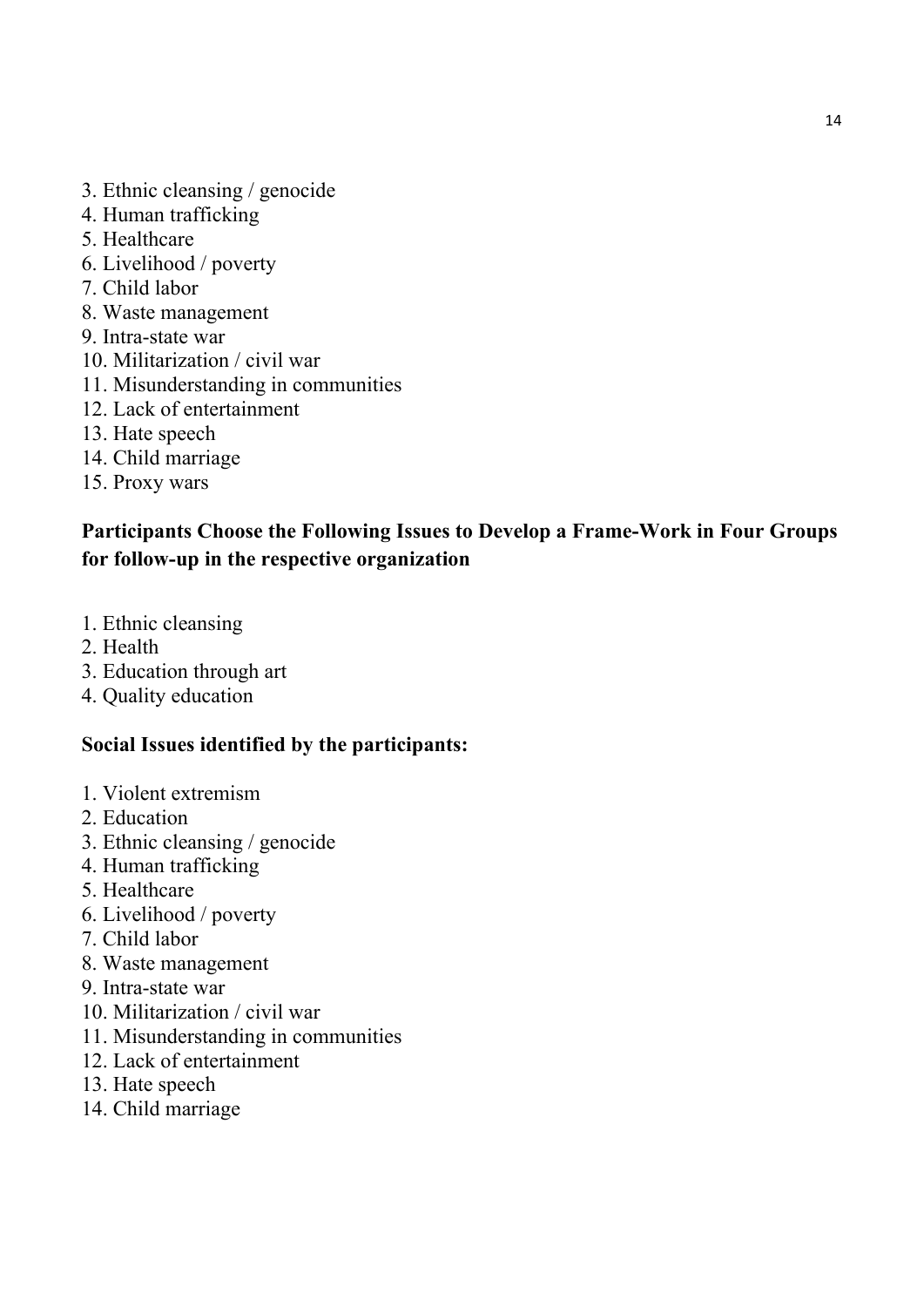### 15. Proxy wars

### **Group Work**

Participants were divided in to four groups. Each group was assigned to choose an issue and develop a frame work, how peace and development workers can be socially engaged. Group work was presented and discussed.

Here is the report of two groups:

### **Group 1**

### **Action ideas: Awareness, advocacy and solidarity actions in support of the stateless Rohingya people in Myanmar and Muslims and Hindus in Assam**

#### **Problem Statement:**

Rohingya people in Myanmar and the greater part of Hindu and Muslim people who have been living in Assam for generations are being subjected to discrimination and expulsion. They are treated as stateless and restricted to have access to basic needs and services.

### **Fact Sheet:**

- More than 700, 0000 of Rohingiyas had to cross the border of Bangladesh and now are living in Refugee camps. Thousands of Rohigya families are compelled to live in camp in Rakhine state.
- More than 50 thousand families are made stateless in Assam of India by the discriminatory policy and bias system.
- Among another 4 Millions of which majority Muslims and also Hindus who are living in borderline area lost their citizenship through the National Registrar Commission (NRC).

### **Goal: To promote social cohesion and peace**

### **Objectives:**

- To promote social justice (Right to equality and right to life)
- To get citizenship (everyone should have a nationality, UN Human Rights Declaration)
- To empower peace education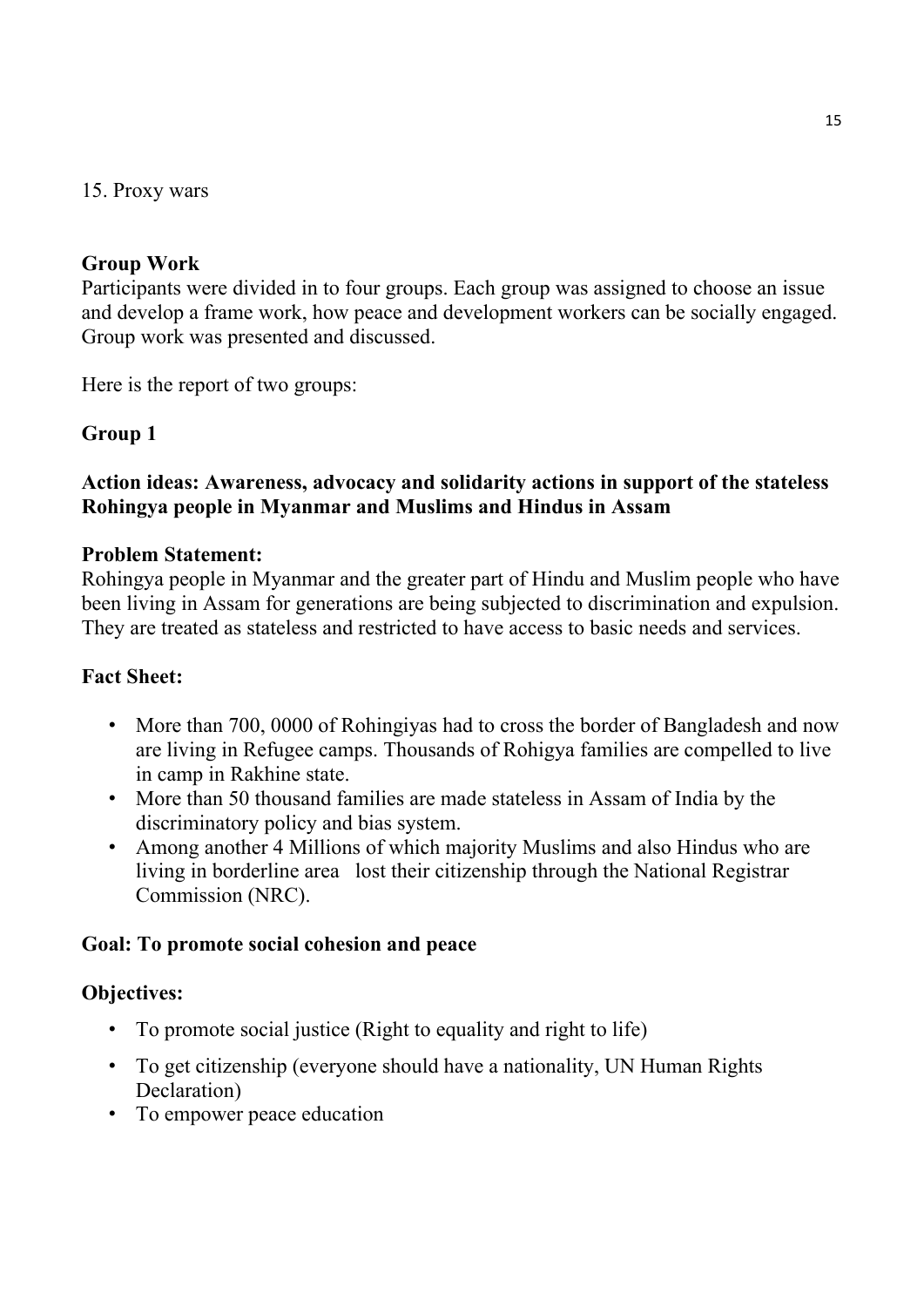**Strategies:** Awareness building, advocacy and networking and trans-border, coordinated solidarity actions.

# **Group 2**

**Action Ideas:** Ensuring access to nutrition and reproductive health

# **Problem Statement:**

- Reproductive health concern has become even more significant as displaced, persons particularly the refugee mothers vulnerable to new risks.
- Premature delivery may occur during displacement, disruption of vital access to reproductive health care, information and services would deprive pregnant and lactating women, new born babies and young people.
- Also, GVB, unplanned pregnancies or STI/HIVs may significantly increase among displaced groups.
- Nutrition is the outcome indicator for wellbeing and development.

# **Goal: To ensure health care and wellbeing of mother and child in refugee camp and temporary shelter.**

# **Objectives:**

- Build capacity and provide support to the local government and NGOs in the form of training, equipment, medicine, psycho-social and logistics support.
- Community outreach missions for young volunteers to provide information about reproductive health, food, nutrition and hygiene issues.
- Nutrition assessment to see the coverage and nutritional status.
- MUAC screening, SAM/MAM treatment.
- Prevent deterioration of nutrition status to severe malnutrition, reducing more intricate treatment requirements and related negative impacts on the child's lifelong health and development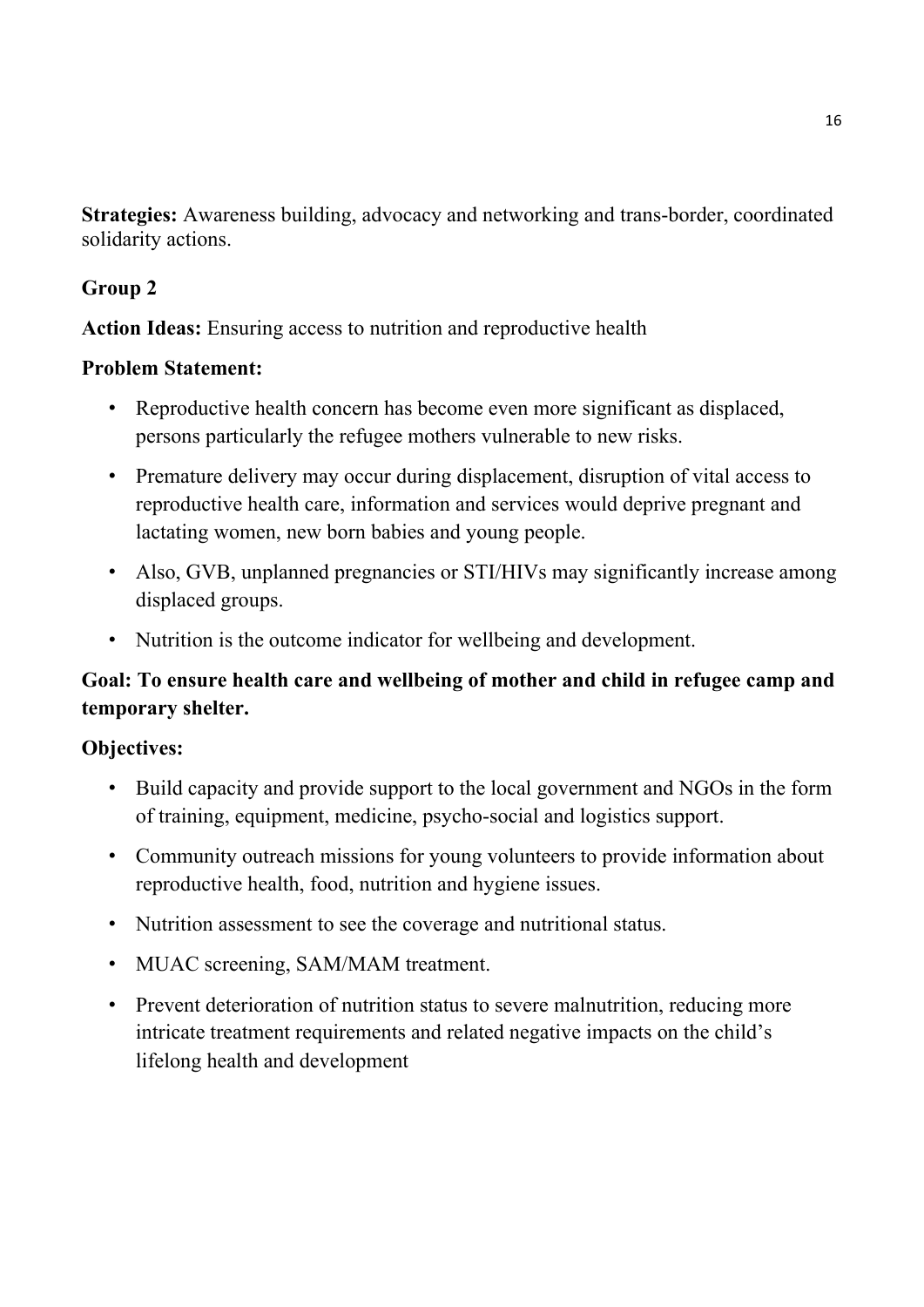### **Strategies:**

**Preventive measures:** Awareness building can be done on to one and in a group. Certain topic can be discussed by female volunteers some aspect can be done in a mixed group

**Curative measures:** Trained and experienced person can be entrusted to undertake curative work. Socialization, individual and group Therapy are also possible but need to be decided by experienced staff.

### **Exposure visit**

### **Community visit:**

All participants were taken to a community where they were able observe the way of life. Migrant workers family live there. Parents have to live home early. Children stay with elderly person. No day care center or pre -school for children.

They also participated in a field trip in Nong Chok district, where they witnessed elderly people's activities at the hospital as well as special activities at a home where the residents sang songs and danced.

They also went to a nearby park. Participants enjoyed riding bicycle and talking to people around.

During the reflection session participants expressed that they were touched by this exposure visit as they learned how the senior people have learned to overcome the trauma of living at an old home. They expressed their interest in initiating similar projects in their own countries.

### **Personal Feelings and the Lessons Learned**

- 1. Even though we are living in different countries the problems seemed similar
- 2. People spoke from their own experiences and that is an incredible experience to gain
- 3. Heard a lot about these same conflicts from the social media, but the stories heard here at the workshop were different
- 4. Learned the technique on how to hold a workshop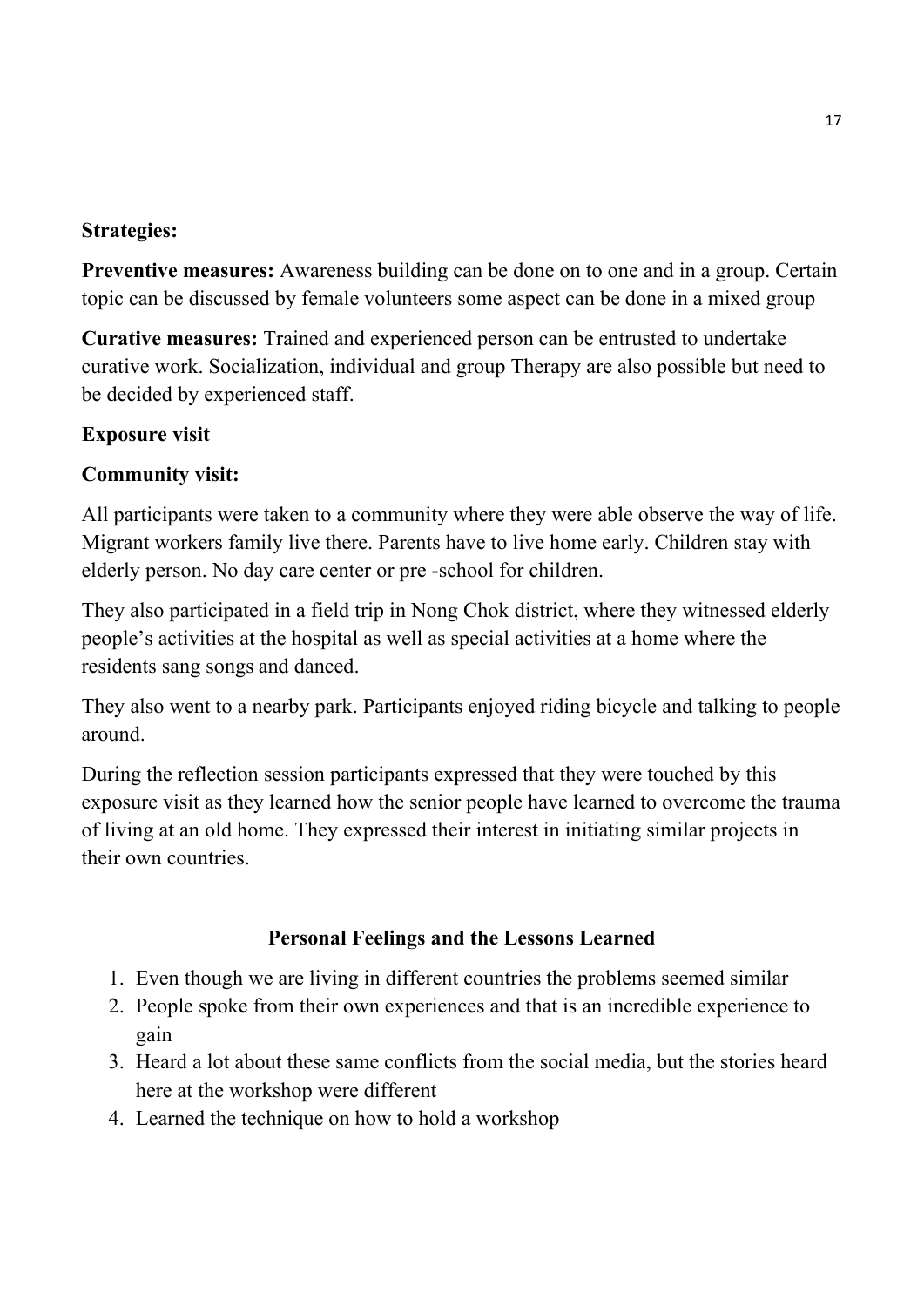- 5. Learn more about the issues that people are really interested in solving: outside conflict: for example, education, healthcare, etc.
- 6. Learned that a small group can create more impact
- 7. Got to meet a lot of people from the conflict affected areas
- 8. Will share the lessons learned and will use the knowledge gathered
- 9. Could see personally through own eyes what are the problems and how could those be resolved
- 10.Learned a lot from the presentations and from the sessions
- 11.Develop empathy for the people in conflict area cause I'm not from a conflict area
- 12.Could express in front of many people and it is empowering
- 13.Problems vary but the pain is same
- 14.Experience in hospital , engagement of elderly people in cultural activities and sports of was great, can apply the same in respective individual countries
- 15.Meeting people, getting to know each other, more of these needs to be done
- 16.Should propagate the information to all we know, spread the peace, not the hatred
- 17.Should conduct similar training workshops in individual in respective organization and communities if possible
- 18.Topic is very vital, peace is a crying need

### **Certificate Distributions and Closing remarks**

The participants were asked to give verbal feedback on the sessions every day. They were also given an evaluation form to fill. More than 85% of the participants rated highly.

Then certificates were distributed to the participants the IIPDS Team.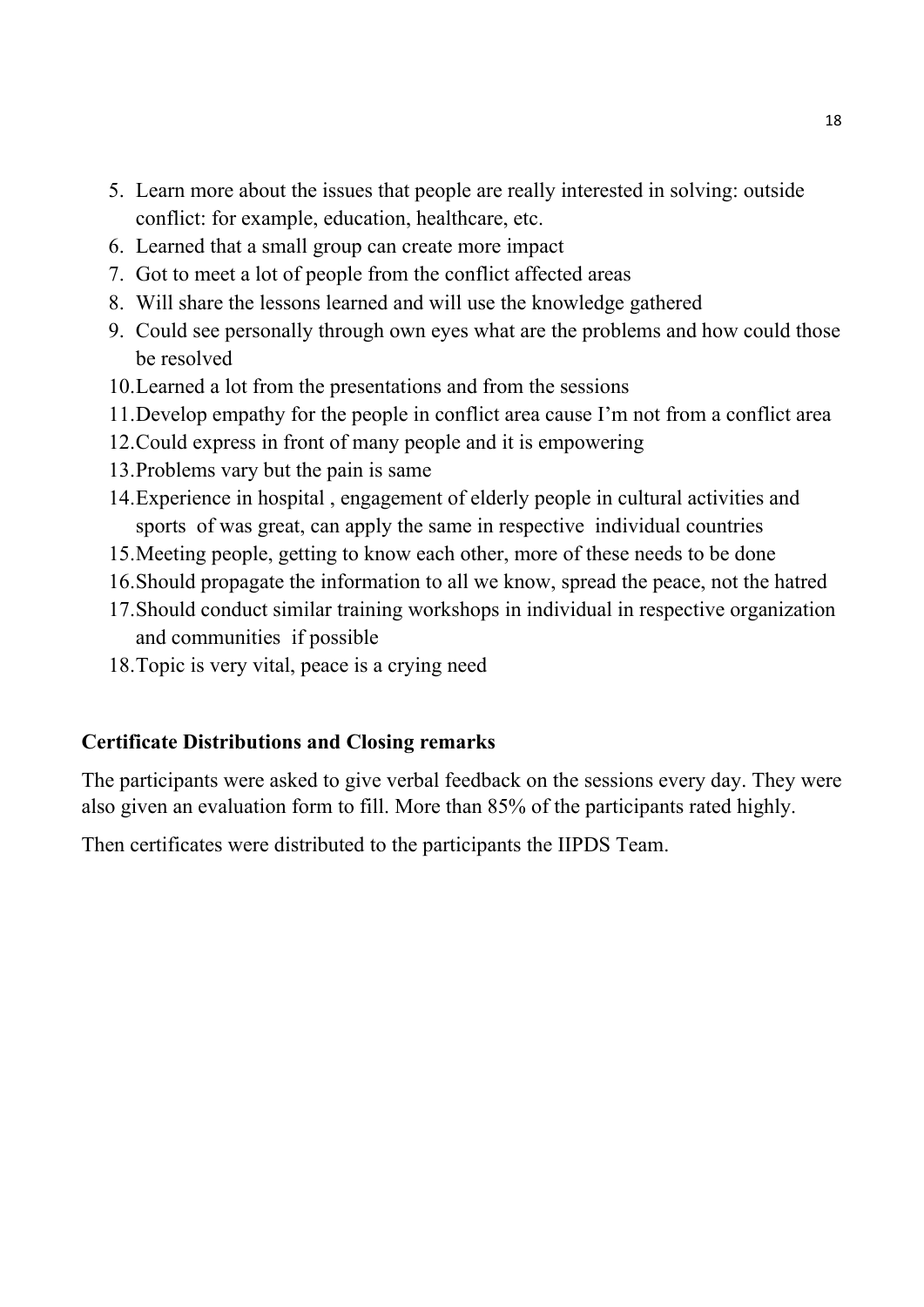# **Few photos of the event:**





Group discussion **Individual** presentation



Individual presentation Group presentation

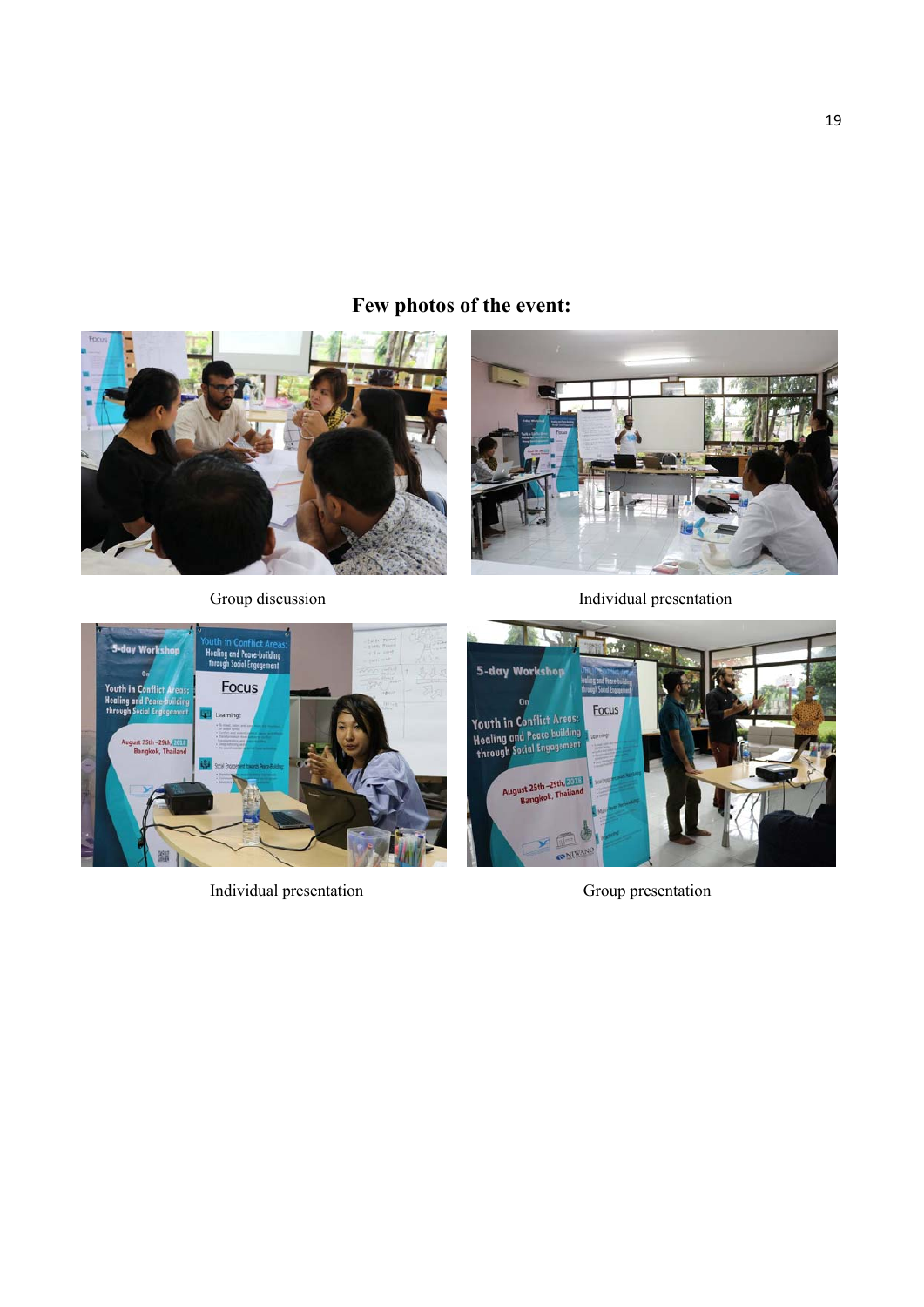





Group presentation Discussion during the session



Group activities Group activities







Group activities Group activities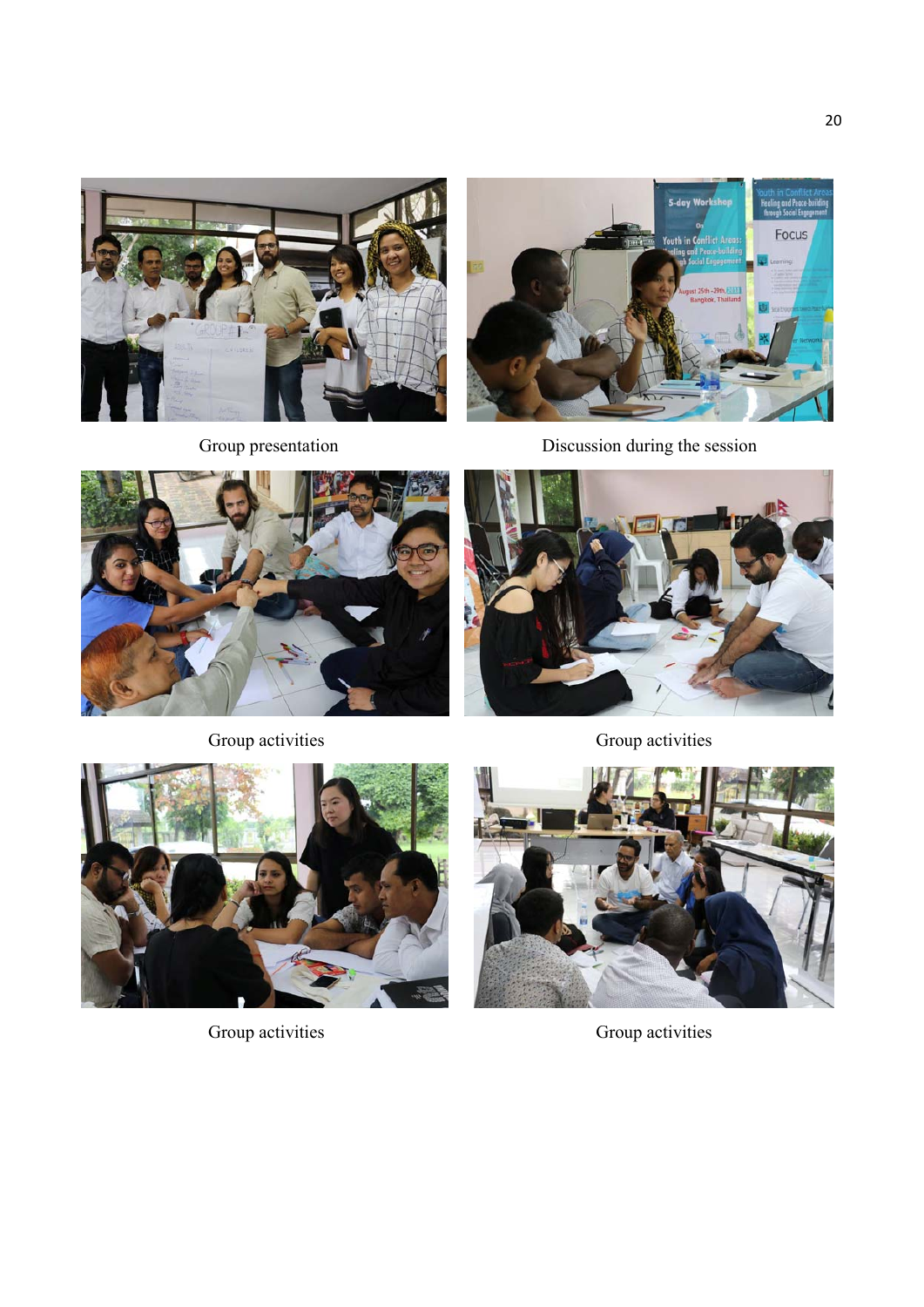



Exposure visit Exposure visit







Cultural night Closing ceremony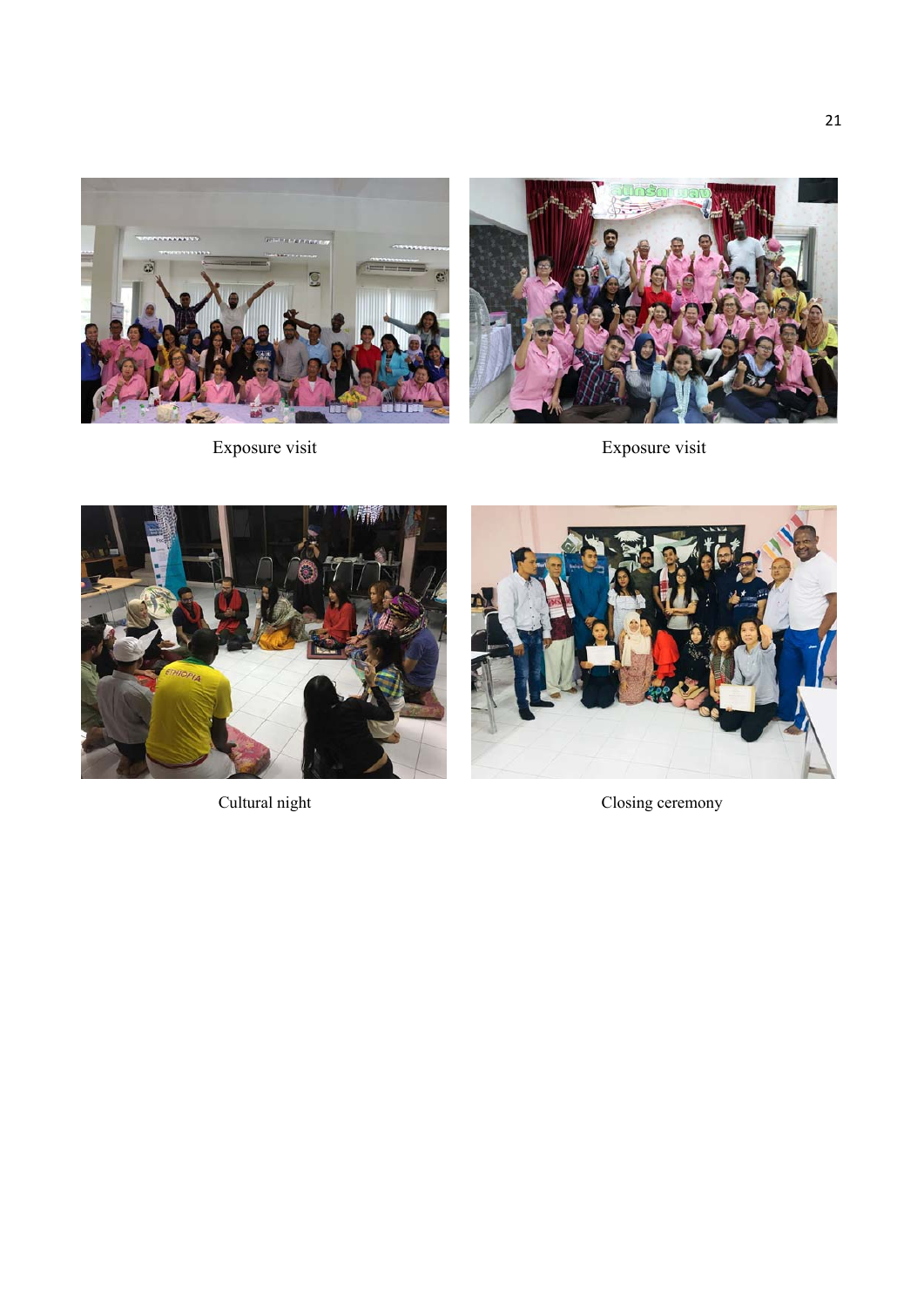# **List of the Participants**

|     | <b>Name</b>                        | <b>Sex</b> | Age | <b>City</b>  | Country    | <b>Contact address</b>                                |
|-----|------------------------------------|------------|-----|--------------|------------|-------------------------------------------------------|
| 1.  | Ukhengching<br>Marma               | Female     | 26  | Khagrachhari | Bangladesh | ukheng321@gmail.<br>com                               |
| 2.  | Nur-E-Jannat                       | Female     | 24  | <b>Dhaka</b> | Bangladesh | nur@fph.tu.ac.th                                      |
| 3.  | Dr. M. Abdul Aziz                  | Male       | 40  | <b>Dhaka</b> | Bangladesh | azizbiit@gmail.com                                    |
| 4.  | <b>Heng Samnang</b>                | Female     | 28  | Phnom Penh   | Cambodia   | samnang@cambod<br>ianlivingarts.org                   |
| 5.  | Say Tola                           | Female     | 22  | Phnom Penh   | Cambodia   | tolasay.gm@gmail.<br>com                              |
| 6.  | Teshome<br>Mengesha Marra          | Male       | 41  | N/A          | Ethiopia   | teshomemengesha<br>marra@gmail.com                    |
| 7.  | Sultana Rehna                      | Female     | 29  | Assam        | India      | sultana121.reh@g<br>mail.com                          |
| 8.  | Ashraful Hussain                   | Male       | 24  | Assam        | India      | Ashraful1947@gm<br>ail.com                            |
| 9.  | Sikandar Yaqeen<br>Ul Haq Ahmed    | Male       | 27  | Kashmir      | India      | yaqeen.sikander@<br>gmail.com                         |
| 10. | Adil Ahmed<br>Langoo               | Male       | 28  | Kashmir      | India      | adil.ahmad892@g<br>mail.com                           |
| 11  | Kirana Anindya<br>Ayu Pranaputrika | Female     | 23  | <b>Bogor</b> | Indonesia  | anindya@dompetd<br>huafa.org                          |
| 12. | Nang Zinzar Phyo<br>Thant          | Female     | 26  | Yangon       | Myanmar    | nangzinzarphyotha<br>nt@csimyanmar.or<br>$\mathbf{g}$ |
|     | 13. Kyaw Myint                     | Male       | 38  | Rakhine      | Myanmar    | najibgeol@gmail.co<br>$\underline{m}$                 |
|     | 14 Nirmita Subedi                  | Female     | 26  | Kathmandu    | Nepal      | nirmita.subedi.ns@<br>gmail.com                       |
|     | 15 Rehmat Ullah                    | Male       | 32  | Islamabad    | Pakistan   | rahmatbaloch1@g<br>mail.com                           |